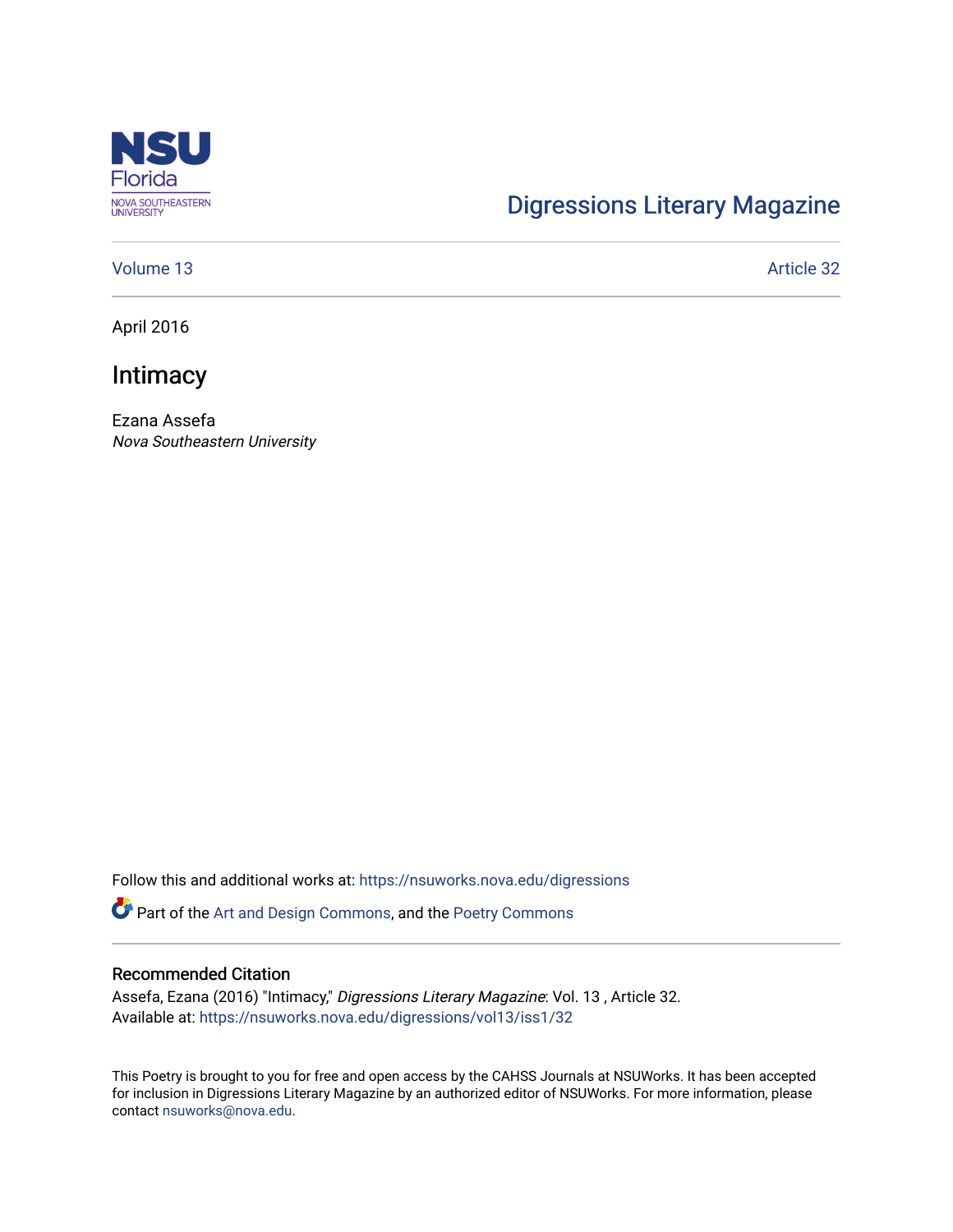### Intimacy

### Author Bio

"I want to be a neurologist or neuroscientist, and in my spare time, I am found at the gym, basketball courts, or in a book."